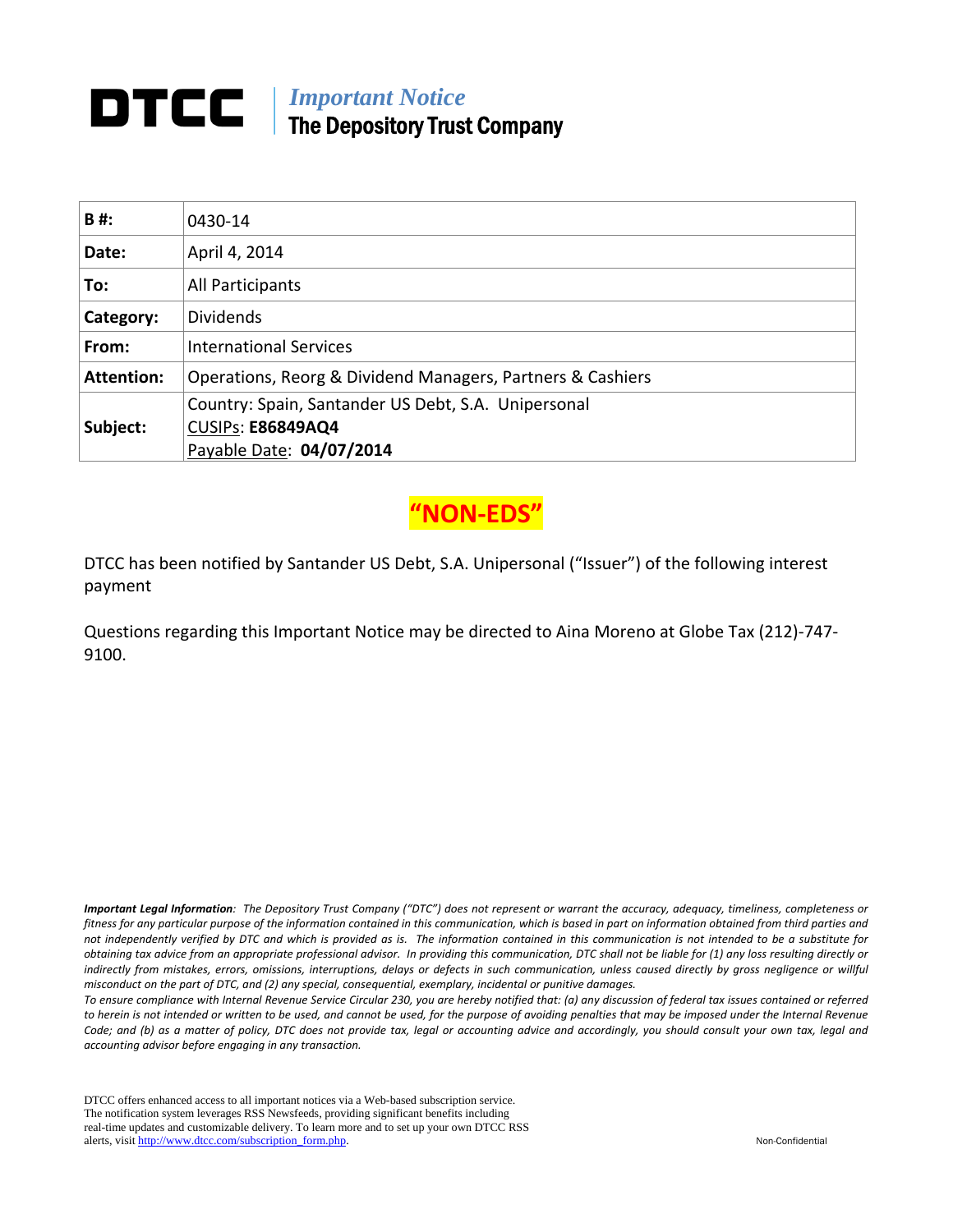

#### **Santander US Debt, S.A. Unipersonal** has announced the following interest payment.

On Payment Date, all holders will receive this interest payment free of Spanish Non-Resident Income Tax, provided that the paying agent submits a statement in accordance with the form attached as an annex to Royal Decree 1145/2011 (RD 1145/2011).

Notwithstanding the above, the Issuer is still required to disclose certain information in relation to any Spanish taxpayers who received the interest payment free of the Spanish Non-Resident Income Tax.

As such Santander and GlobeTax, kindly, request that each DTC Participant determine if there were any intermediaries or Spanish taxpayers (Spanish individuals, Spanish corporates or non-resident investors with a permanent establishment in Spain) who received the interest payment free of withholding tax on payment date. Santander and GlobeTax, kindly, request that each DTC Participant submit the details of these intermediaries or Spanish

| <b>COUNTRY OF</b><br><b>ISSUANCE</b>        | <b>SPAIN</b>                        |  |  |
|---------------------------------------------|-------------------------------------|--|--|
| <b>ISSUE</b>                                | Santander US Debt, S.A. Unipersonal |  |  |
| CUSIP#                                      | E86849AQ4                           |  |  |
| ISIN#                                       | USE86849AQ43                        |  |  |
| <b>PAYMENT DATE</b>                         | April 7, 2014                       |  |  |
| <b>INTEREST RATE</b>                        | 3.781%                              |  |  |
| <b>FIXED OR</b><br><b>VARIABLE</b>          | Fixed                               |  |  |
| DAYS IN<br><b>INTEREST</b><br><b>PERIOD</b> | 180                                 |  |  |

taxpayers through the ESP system by the deadlines below. Additionally, should a DTC Participant not have any intermediaries or Spanish taxpayers or are unable to determine whether or not you have intermediaries or Spanish taxpayers as holders as of the payment date of the income event, Santander and GlobeTax, kindly, ask that you log into our system and make a simple attestation to that effect.

The submission through the ESP system will be considered compliant with the below Voluntary Disclosure Procedure. This issue is NOT eligible through the Elective Dividend System ("EDS").

| <b>VOLUNTARY</b><br><b>DISCLOSURE</b><br><b>PROCEDURE</b> | <b>SUBMISSION</b><br><b>METHOD</b> | <b>ENTITIES</b>                                                       | <b>REQUIRED</b><br><b>DOCUMENTATION*</b>                                  | <b>ESP</b><br><b>SUBMISSION</b><br><b>DEADLINE</b> | <b>SOFT COPY</b><br>(SCAN / FAX)<br><b>DEADLINE</b> | <b>HARD COPY</b><br>(ORIGINALS)<br><b>DEADLINE</b> |
|-----------------------------------------------------------|------------------------------------|-----------------------------------------------------------------------|---------------------------------------------------------------------------|----------------------------------------------------|-----------------------------------------------------|----------------------------------------------------|
| <b>PARTICIPATING</b><br>(RELEVENT ENTITIES)               | <b>ESP</b>                         | <b>SPANISH</b><br><b>TAXPAYERS</b><br>AND/OR<br><b>INTERMEDIARIES</b> | $EXHIBITI -$<br><b>DISCLOSURE</b>                                         | MAY 8, 2014<br>8:00 PM                             | MAY 9, 2014<br>8:00 PM                              | MAY 12, 2014<br>5:00 PM                            |
| <b>PARTICIPATING (NO</b><br><b>RELEVANT ENTITIES)</b>     | <b>ESP</b>                         | NO SPANISH<br><b>TAXPAYERS OR</b><br><b>INTERMEDIARIES</b>            | $EXHIBITI -$<br>STATEMENT OF<br>NON-DISCLOSURE                            | MAY 8, 2014<br>8:00 PM                             | MAY 9, 2014<br>8:00 PM                              | MAY 12, 2014<br>5:00 PM                            |
| <b>NON-PARTICIPATING</b>                                  | <b>ESP</b>                         | N/A                                                                   | $EXHIBITI -$<br>STATEMENT OF<br><b>INABILITY TO</b><br><b>PARTICIPATE</b> | MAY 8, 2014<br>8:00 PM                             | MAY 9, 2014<br>8:00 PM                              | MAY 12, 2014<br>5:00 PM                            |

### **REQUIREMENT AND DEADLINES (ALL TIMES IN EST)**

### **\*ALL DOCUMENTATION IS CREATED THROUGH ESP**

ESP, powered by GlobeTax, is an electronic withholding tax submission system. This system allows for the secure and simplified transfer of beneficial owner level data from

## **EVENT DETAILS**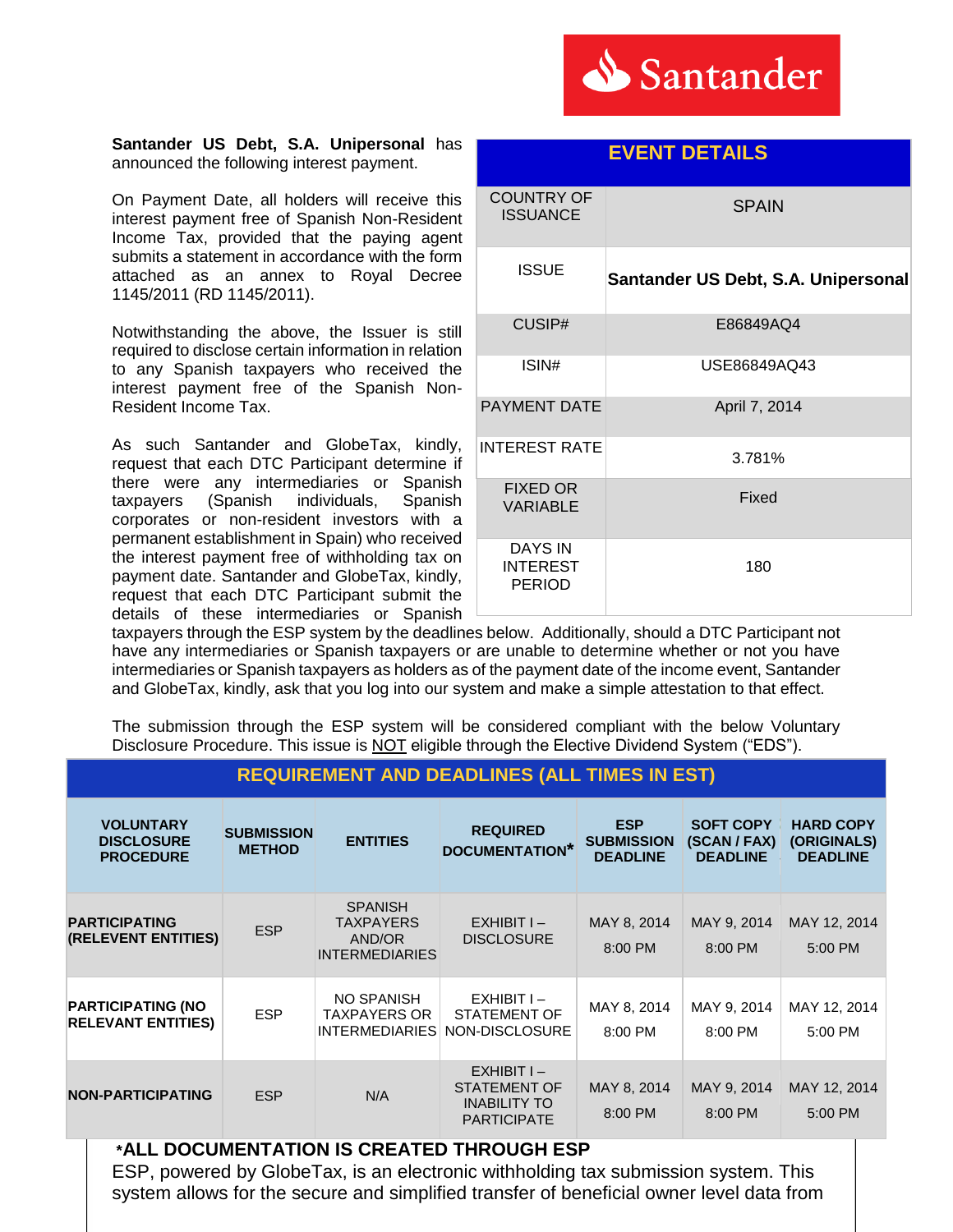the Participant to GlobeTax and creates applicable documentation on behalf of the Participant.

Submit the data online through the web site below, print out the documents on letterhead, sign them, and:

- a) scan the ESP created Exhibit I and email it to [Aina\\_Moreno@globetax.com;](mailto:Aina_Moreno@globetax.com) OR
- b) fax the ESP created Exhibit I to 1-212-747-0029; AND
- c) mail the ESP created Exhibit I to GlobeTax at the address below

These claims should be submitted through the following web site. (Requires a one-time registration)

#### [https://www.globetaxesp.com](https://www.globetaxesp.com/)

Please contact Ms. Aina Moreno at 1-212-747-9100 or via email at Aina Moreno@globetax.com if you have any questions about this process.

### **DESIGNATED INTERMEDIARIES**

Intermediaries (i.e. Omnibus accounts) may be designated through the ESP system by checking a box on the review and submit page and then entering in contact details and the account number or TIN# of the intermediary.

The Intermediaries will be notified of their designation automatically through the system and will be able to continue to provide details on their designated position directly through the ESP system, without any further action taken by the DTC Participants. GlobeTax recommends that DTCC Participants introduce the system to those who they designate as intermediaries so that they know to expect the email and who they can contact should they have any questions about the system.

Intermediaries will not be able to provide details that exceed the payment date position allocated to them by any of the intermediaries upstream, including DTC Participants.

The ESP system can source the beneficial owner data through six levels of intermediaries.

Please refer to the "USER GUIDE" available on the top banner of the ESP site for more details on the ESP system, as designed for the Voluntary Disclosure Procedure.